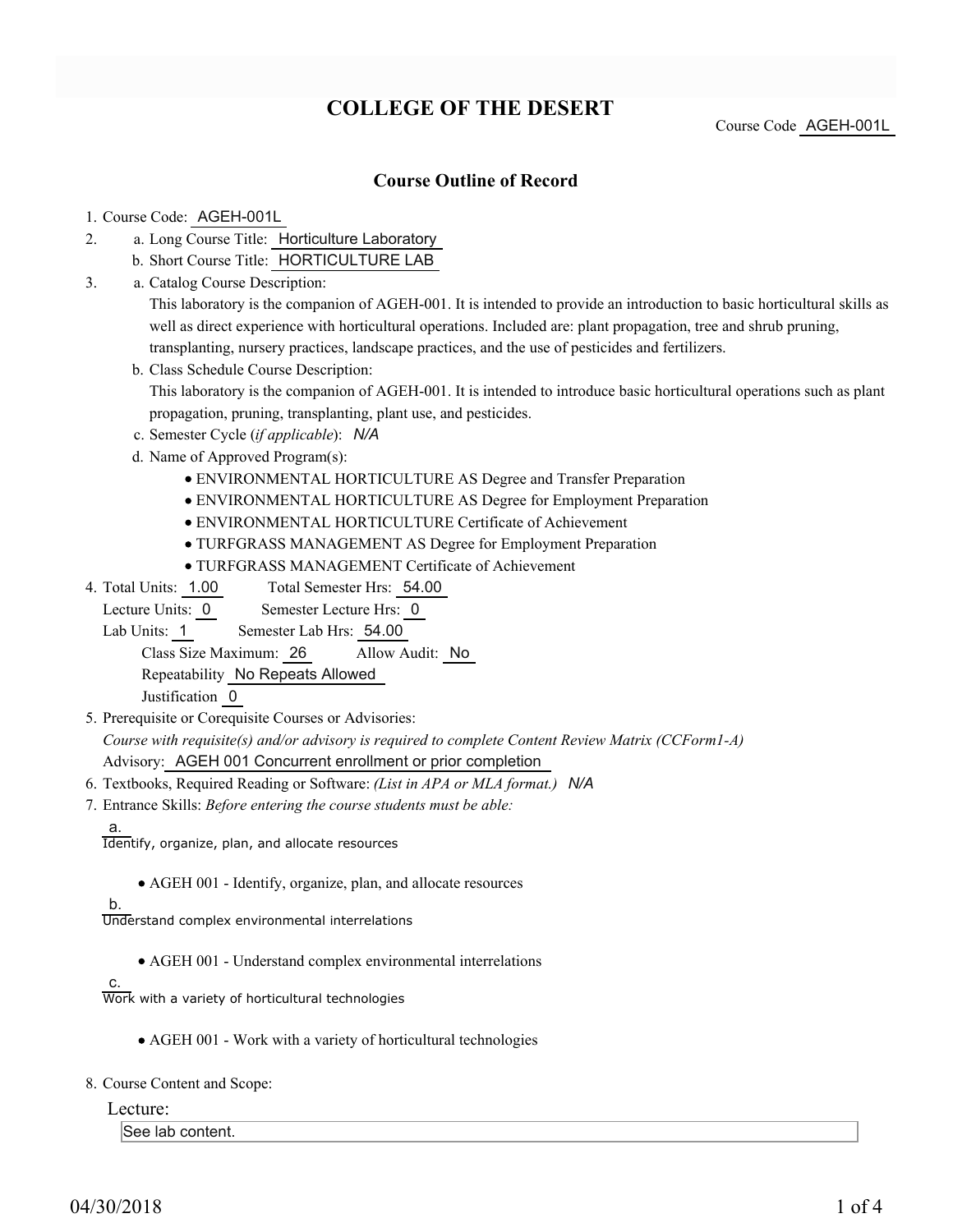## AGEH 001L-Horticulture Laboratory

| Lab: (if the "Lab Hours" is greater than zero this is required) |  |  |  |
|-----------------------------------------------------------------|--|--|--|
|                                                                 |  |  |  |

- 1. Plant propagation by:
	- 1. Seed
	- 2. Air layering
	- 3. Herbaceous and semi-hardwood cuttings
	- 4. Liners
- 2. Reading landscape plans
- 3. Tree and shrub pruning
- 4. Transplanting of trees and shrubs
- 5. Espalier of vines
- 6. Turfgrass installation and care
- 7. Fertilizer applications
- 8. Pesticide applications
- 9. Basic nursery practices
- 10. Landscape irrigation
- 9. Course Student Learning Outcomes:
	- 1.

The student will be able to demonstrate basic horticultural operations, including plant propagation, pruning, transplanting, plant use, and pesticides.

### 2.

The student will be able to utilize a basic taxonomic key in identifying plant materials.

#### 3.

The student will present a detailed term paper, along with a presentation to the class, explaining an area of horticulture of their choosing.

- 10. Course Objectives: Upon completion of this course, students will be able to:
	- a. Describe how to propagate plants by seed, cuttings, division, air layering
	- b. Read a basic landscape design and materials list
	- c. Prune trees and shrubs properly in the Desert environment
	- d. Transplant trees, shrubs, and cuttings from liners
	- e. Properly install wire and espalier a vine
	- f. Install turfgrass from sod, stolons, and seed
	- g. Calculate and apply fertilizers to trees and shrubs
	- h. Calculate and apply pesticides to trees and shrubs
	- i. Perform basic nursery practices
	- j. Calculate proper irrigation requirements for trees and shrubs
- 11. Methods of Instruction: *(Integration: Elements should validate parallel course outline elements)* 
	- a. Collaborative/Team
	- b. Demonstration, Repetition/Practice
	- c. Laboratory
	- d. Lecture
	- e. Participation
- 12. Assignments: (List samples of specific activities/assignments students are expected to complete both in and outside of class.) In Class Hours: 54.00 Outside Class Hours: 0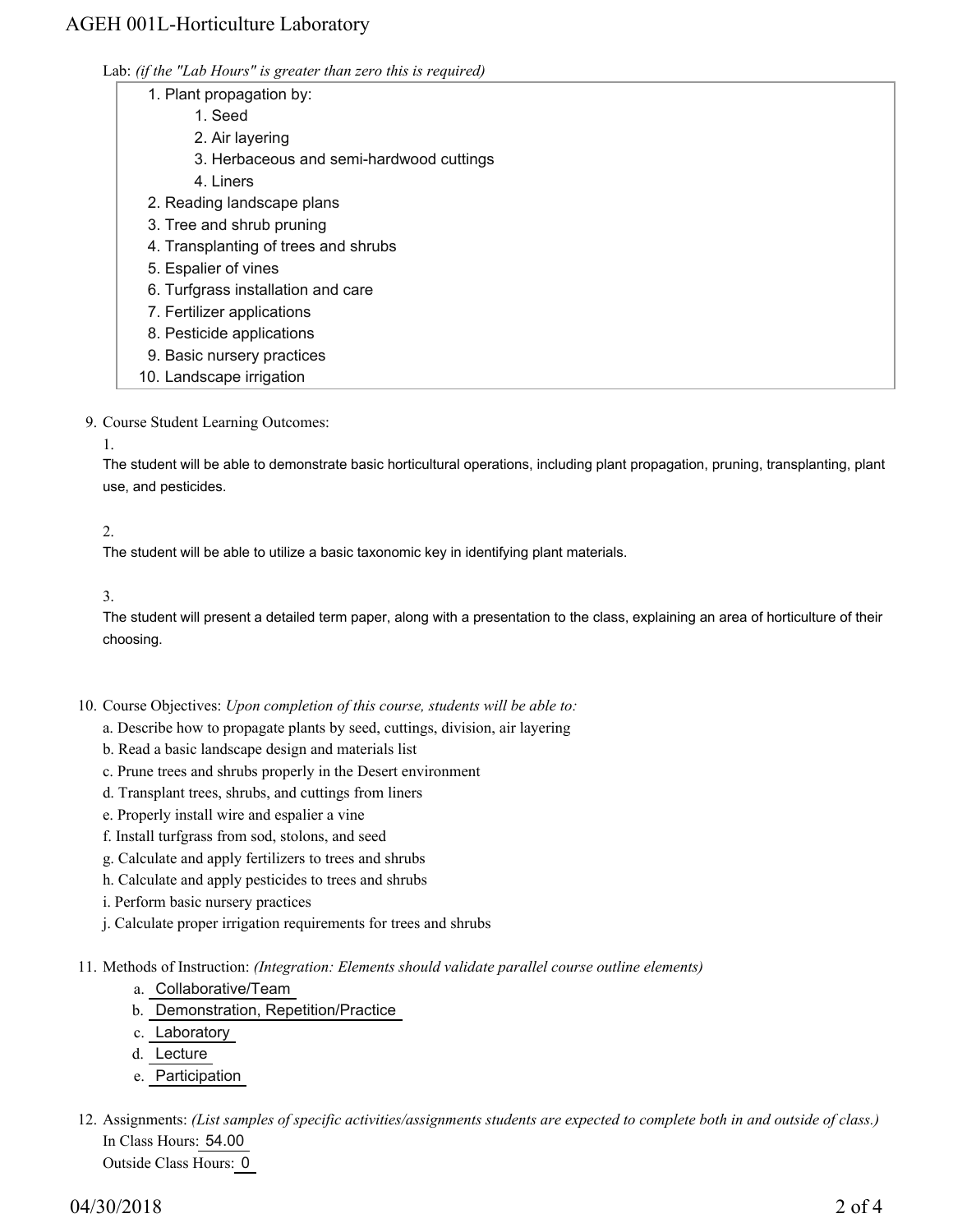## AGEH 001L-Horticulture Laboratory

- a. In-class Assignments
	- 1. Complete flats of cuttings demonstrating proper techniques
	- 2. Prepare soil mixes for cuttings, house plants, and ornamentals
	- 3. Complete various laboratory exercises on transplanting, plant installation, turf installation, espalier vines, greenhouse practices, and soil testing.
	- 4. Research paper 10 pages with 2 pages of scientific support material representing diversity of horticulture science, also requires bibliography and footnotes.
- b. Out-of-class Assignments
	- 1. Research paper 10 pages with 2 pages of scientific support material representing diversity of horticulture science, also requires bibliography and footnotes.

13. Methods of Evaluating Student Progress: The student will demonstrate proficiency by:

- Term or research papers
- Laboratory projects
- Presentations/student demonstration observations
- Mid-term and final evaluations
- Student preparation
- 14. Methods of Evaluating: Additional Assessment Information:
- 15. Need/Purpose/Rationale -- All courses must meet one or more CCC missions.

CSU GE Area B: Physical and its Life Forms(mark all that apply)

B2 - Life Science

PO - Career and Technical Education

Fulfill the requirements for an entry- level position in their field.

Apply critical thinking skills to execute daily duties in their area of employment.

Apply critical thinking skills to research, evaluate, analyze, and synthesize information.

Display the skills and aptitude necessary to pass certification exams in their field.

Exhibit effective written, oral communication and interpersonal skills.

Transfer to a higher level learning institution

- IO Personal and Professional Development Self-evaluate knowledge, skills, and abilities.
- IO Aesthetics

Value appearance in terms of how pleasing it is in movement, form, and function.

IO - Critical Thinking and Communication

 Utilizing various communication modalities, display creative expression, original thinking, and symbolic discourse.

16. Comparable Transfer Course

| <b>University System</b>                                     | Campus             | <b>Course Number</b> | <b>Course Title</b> | <b>Catalog Year</b> |  |
|--------------------------------------------------------------|--------------------|----------------------|---------------------|---------------------|--|
| 17. Special Materials and/or Equipment Required of Students: |                    |                      |                     |                     |  |
| $18.$ Meterials Eggs:                                        | Dogwired Motorial? |                      |                     |                     |  |

Materials Fees: **Required Material**?

**Material or Item Cost Per Unit Total Cost Per Unit Total Cost Per Unit Cost Per Cost Per Cost Per Cost Per Cost Per Cost Per Cost Per Cost Per Cost Per Cost Per Cost Per Cost Per Cost Per Cost Per Cost Per Cost Per Cost P** 

18.